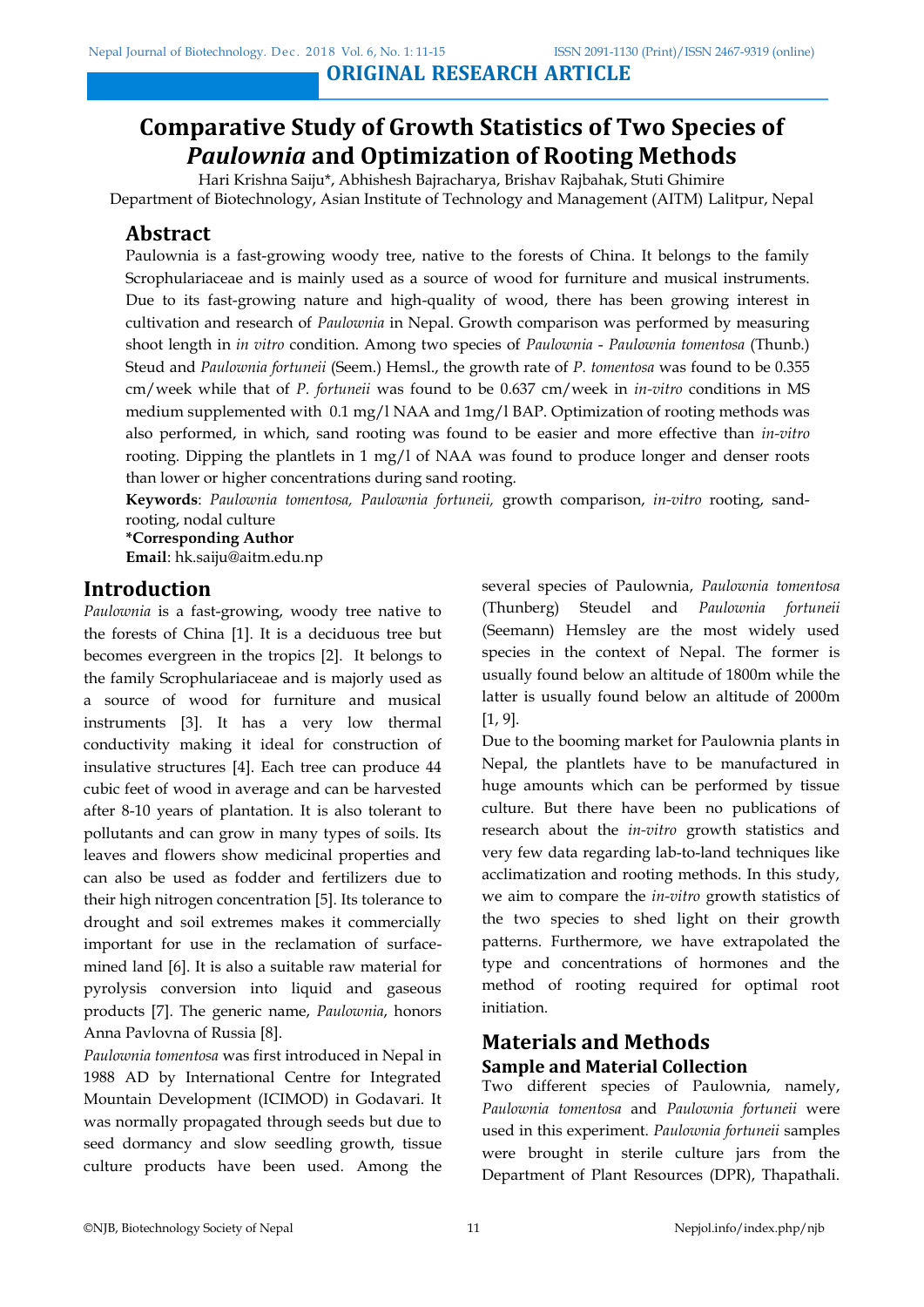*Paulownia tomentosa* samples available in the Plant Tissue Culture laboratory, Himalayan White House International College, Khumaltar were used for the project.

#### **Multiplication**

Due to the requirement of a high number of plants, the samples were mass propagated in MS medium supplemented with hormone concentrations of 0.1 mg/l Naphthalene Acetic Acid (NAA manufactured by Sigma Chemical Co.) and 1 mg/l Benzyl Amino Purine (BAP - manufactured by S.D. Fine-Chem Limited) in 150 ml culture vessels. The growth medium and culture equipment were autoclaved (manufactured by Life Steriware) at 121°C temperature and 15 lb./sq. inch pressure and nodal culture of the samples was performed in a Laminar Air Flow Hood (manufactured by Amar Chand & Company (ACCO). As a result, we performed subcultures twice and prepared a total of 30 vessels for each sample, with an average of 5 explants per vessel, which were stored in an incubation room, under fluorescent tube-lights (2000 lux) at a constant temperature of  $25^{\circ}$ C [1].

#### **Shoot Growth Comparison**

After two subsequent subcultures, we met the required explant number which was estimated to be 250 explants. Following this, nodal cultures were performed using MS medium with 0.1 mg/l NAA and 1 mg/l BAP, with only one explant per vessel, for ease of measurement. 20 vessels were produced for each plant species, which were also stored in the incubation room, under 2000 lux fluorescent tube lights at 25°C temperature. Culture vessels were recorded alongside a scale every week for 7 consecutive weeks [1].

## **Rooting Optimization Sand Rooting**

In this experiment, a total of 30 culture vessels were removed from the incubation room and exposed to indirect sunlight at room temperature for 10 days for acclimatization process. Nodal cuttings of the *invitro* plants, including at least one leaf, were prepared and placed into solutions of differing concentrations of NAA (0.5 mg/l, 1 mg/l and 1.5 mg/l) for about 10 minutes. The cuttings were then transplanted into rooting trays packed with

autoclave-sterilized wet sand and placed into a polythene chamber. After a week of incubation (with water spraying twice a day) at room temperature, liquid MS media was added to the sand twice a week. The plantlets were removed from the sand after 4 weeks of incubation, for the measurement of root density and length [10-12]

#### *In-vitro* **Rooting**

In this experiment, a total of 30 plantlets from culture vessels were transferred into MS media with differing NAA concentrations (0.5 mg/l, 1 mg/l, and 1.5 mg/l). These vessels were stored in the incubation room under 2000 lux fluorescent lights at 25°C temperatures for two months. Plants were carefully extracted from the media using forceps for measurement of root density and length [13, 15].

# **Results**

## *In-vitro* **Growth Statistics**

According to the data in **Table 1**, *P. fortuneii* was found to have a higher average growth rate of 0.637 cm (SD=0.22) per week in comparison to 0.355 cm (SD=0.12) per week growth rate of *P. tomentosa.* There was a significant difference in the growth rates of *P. tomentosa* and *P. fortuneii*; t (6)=5.150, p = 0.002.

Both the line graphs represented peaks followed by a gradual decline in growth rate. *In-vitro* growth was found to peak during the 3rd week for *P. tomentosa* (0.543 cm) and during the 4<sup>th</sup> week for *P*. *fortuneii* (0.727 cm). In the following weeks, the growth receded slowly for the rest of the culture period. Within the 7<sup>th</sup> week, plant height reached to an average of 5.188 cm (n=16; SD=0.98) for *P. tomentosa* and 7.197 cm (n=16; SD=1.68) for *P. fortuneii.*

## **Rooting Optimization**

#### **Sand rooting: Comparative study of root development between two species**

Out of 64 explants, 35% survived after 4 weeks of incubation in the polythene chamber. Among those, 55% were *P. fortuneii* samples and 45% were *P. tomentosa* samples.

As shown in **Table 2**, the average root length of *P. tomentosa* samples was estimated to be 3.72 cm (n=11; SD=1.32) and the average root number was calculated to be 10.22 (n=11; SD=5.64). For *P.*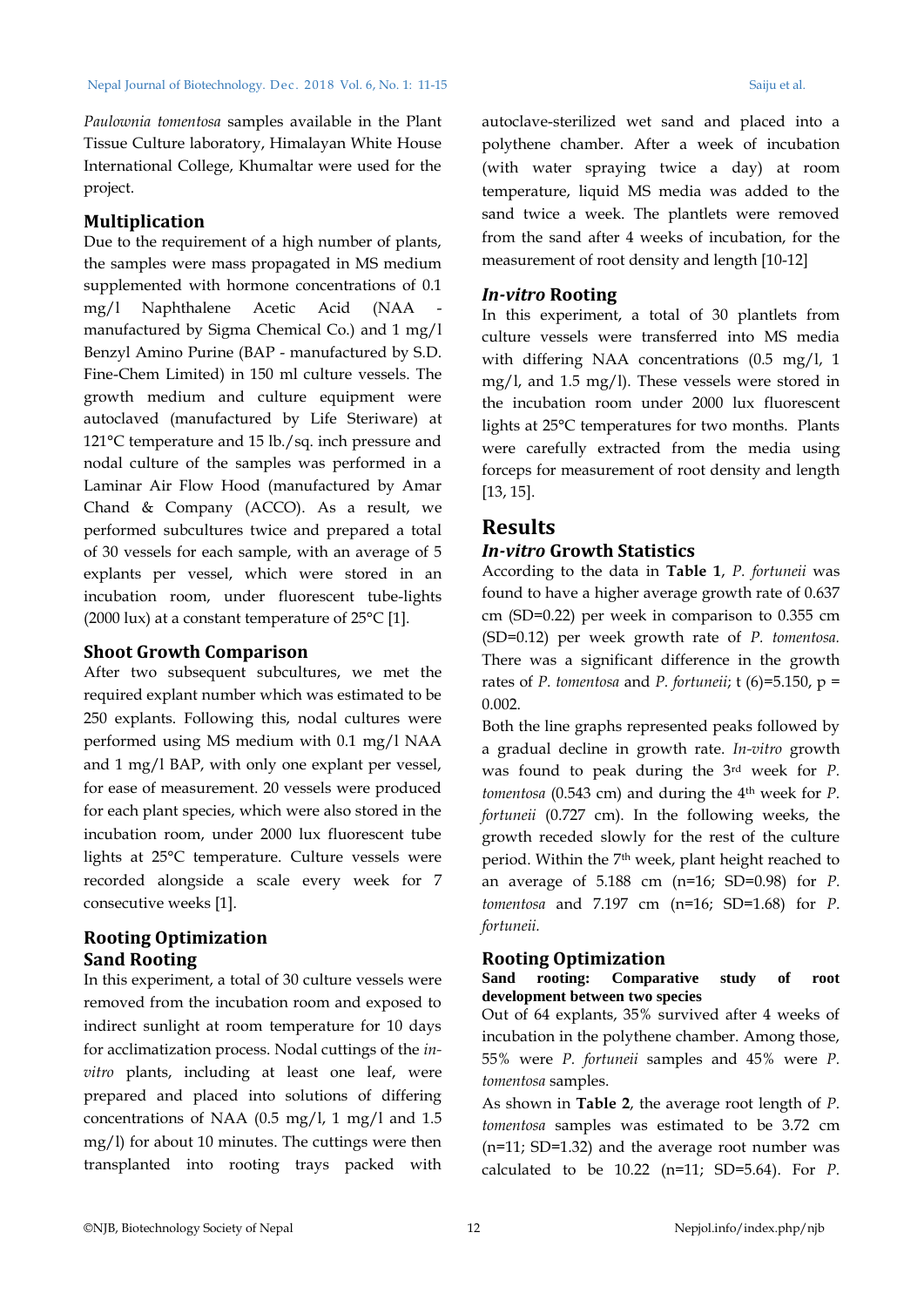**Table 1:** Average height growth rate (in cm/week) of both species of plants for 7 weeks (n=16). The average in-vitro growth rate of *P. fortuneii* was found to be higher than that of *P. tomentosa***.**

| $S$ pecies $\Im$ Time | Week 1 | <b>Week 2</b> | <b>Week 3</b> | <b>Week 4</b> | <b>Week 5</b> | Week 6 | Week 7 | Avg. Net<br><b>Growth Rate</b> |
|-----------------------|--------|---------------|---------------|---------------|---------------|--------|--------|--------------------------------|
| P. fortuneii          | 0.186  | 0.547         | 0.789         | 0.908         | 0.72          | 0.65   | 0.662  | 0.637                          |
| P. tomentosa          | 0.142  | 0.331         | 0.543         | 0.397         | 0.359         | 0.301  | 0.411  | 0.355                          |

*fortuneii* samples, the average root length was estimated to be 3.04 cm (n=12; SD=1.72) and the average root number was calculated to be 7.5 (n=12; SD= 7.38).

**Table 2**: Rooting Optimization with different concentrations of phytohormone NAA, performed in sand and invitro medium

| Type of<br>Rooting | <b>Species</b> | Hormone<br>Concentration<br>(mg/l) | Sample<br>Size(n) | Avg. Root Length (cm) | Avg. Root Number |
|--------------------|----------------|------------------------------------|-------------------|-----------------------|------------------|
| SR                 | <b>PT</b>      | 0.5                                | 3                 | $3.33 \pm 1.44$       | $7.50 \pm 5.00$  |
|                    |                | 1                                  | 8                 | $3.87 \pm 1.35$       | 11.25±5.82       |
|                    |                | 1.5                                | $\mathbf{0}$      | NA.                   | NA.              |
|                    |                | Total                              | 11                | $3.72 \pm 1.32$       | $10.22 \pm 5.64$ |
|                    | <b>PF</b>      | 0.5                                | 3                 | $4 + 1.32$            | $5.83 \pm 2.88$  |
|                    |                |                                    | 5                 | $3.4 \pm 2.16$        | 11.50±10.24      |
|                    |                | 1.5                                | $\overline{4}$    | $1.87 \pm 0.75$       | $3.75 \pm 2.50$  |
|                    |                | Total                              | 12                | $3.04 \pm 1.72$       | 7.50±7.38        |
|                    |                | <b>Sum Total</b>                   | 23                | 3.36±1.55             | $8.80 \pm 6.60$  |
| <b>IVR</b>         | <b>PT</b>      | 0.5                                | $\mathbf{1}$      | $2.60 \pm 0$          | $3.30 \pm 0$     |
|                    |                | 1                                  | 2                 | $1.61 \pm 0.43$       | $1.37 \pm 0.53$  |
|                    |                | 1.5                                | $\overline{2}$    | $2.13 \pm 0.38$       | $2.35 \pm 1.20$  |
|                    |                | Total                              | 5                 | $1.96 \pm 0.44$       | $2.15 \pm 1.04$  |
|                    | <b>PF</b>      | 0.5                                | $\overline{4}$    | $3.91 \pm 1.03$       | $2.92 \pm 1.40$  |
|                    |                | 1                                  | 3                 | $2.36 \pm 0.11$       | $2.51 \pm 0.72$  |
|                    |                | 1.5                                | $\mathbf{1}$      | $4.40 \pm 0$          | $4.80 + 0$       |
|                    |                | Total                              | $\bf 8$           | $3.39 \pm 1.09$       | $3.00 \pm 1.25$  |
|                    |                | <b>Sum Total</b>                   | 13                | $2.84 \pm 1.13$       | $2.67 \pm 1.20$  |

**Abbreviations: SR - Sand Rooting, IVR -** *In-Vitro* **Rooting, PT -** *Paulownia tomentosa***, PF -** *Paulownia fortuneii,* **NA – Not Applicable**



**Figure 1**: **Line graph showing the growth trend of the two species in in-vitro conditions (n=16).** Plants grown in MS medium with supplementation of 0.1 mg/l NAA and 1 mg/l BAP. Peaks in growth rate can be seen in Week 3 for *P. tomentosa* (0.543 cm/week) and in Week 4 for *P. fortuneii* (0.908 cm/week)



**Figure 2: Figure represents a sample of** *P. tomentosa* **undergoing** *in-vitro* **growth for 7 weeks.** The gradual invitro growth in plant height as well as biomass can be clearly visualized from this figure.



**Figure 3: Figure represents a sample of** *P. fortuneii*  **undergoing** *in-vitro* **growth for 7 weeks.** The gradual invitro growth in plant height as well as biomass can be clearly visualized from this figure.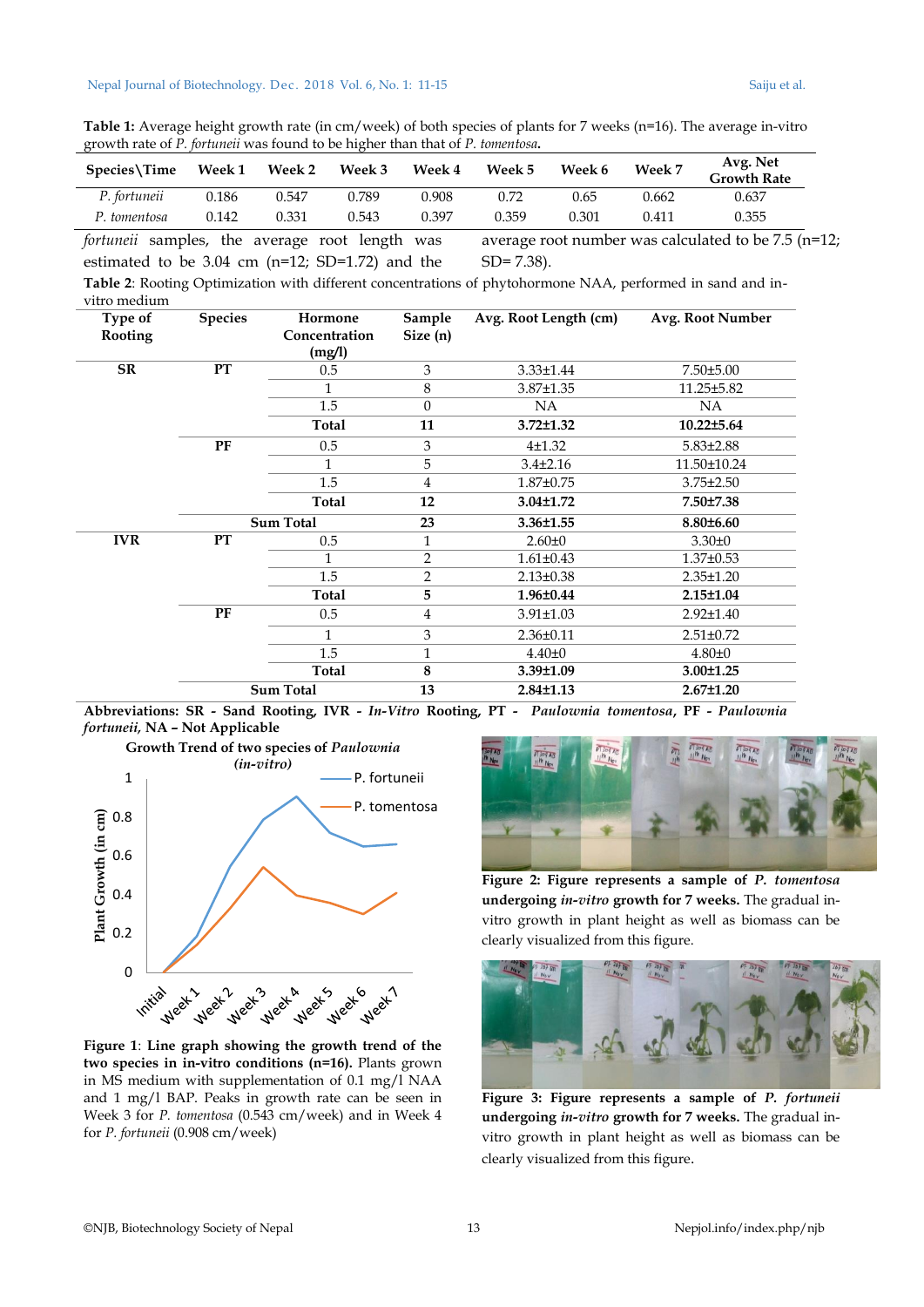# **Sand rooting: Comparative study of effect of varying concentrations of auxin (NAA) treatment in root development**

As shown in **Table 2**, among the surviving samples, 26% had been treated with 0.5 mg/l NAA, 56% had been treated with 1mg/l NAA and 17% had been treated with 1.5 mg/l NAA.

Samples treated with 1mg/l of NAA showed highest root density in both *P. tomentosa* and *P. fortuneii*. None of the *P. tomentosa* plants treated with 1.5mg/l NAA survived the sand rooting, but both the average root length and root number from *P. fortuneii* plants treated with 1.5 mg/l were found to be low. *P. fortuneii* plants dipped in 0.5 mg/l NAA showed the highest average root length of 4cm (n=3; SD=1.32).

## *In-vitro* **rooting: Comparative study of root development between two species**

Callus formation was observed in all the *in-vitro* rooting samples. Root initiation was observed after 3 weeks of sub-culture. Out of 13 viable samples, 38% were *P. tomentosa* samples and 61% were *P. fortuneii* samples.

As shown in **Table 2,** the average root length of *P. tomentosa* samples were observed to be 1.96 cm (n=5; SD=0.44) and the average root number was calculated to be 2.15 (n=5; SD=1.04). For *P. fortuneii*  samples, the average root length was observed to be 3.39 cm (n=8; SD=1.09) and the average root number was calculated to be 3 (n=8; SD= 1.25).

# *In-vitro* **rooting: Comparative study of effect of varying concentrations of auxin (NAA) treatment in root development**

As shown in **Table 2**, among the viable samples, 38% had been treated with 0.5 mg/l NAA, 38% had been treated with 1 mg/l NAA and 23% had been treated with 1.5 mg/l NAA.

Samples treated with 0.5mg/l NAA showed the highest average root length and density for *P. tomentosa*, while samples treated with 1.5mg/l showed the highest average root length and density for *P. fortuneii*.

# **Comparison of root length and root number between** *in-vitro* **rooting samples and sand rooting samples**

As shown in **Table 2**, while comparing average root length and root number between different rooting techniques, sand rooting was clearly better suited

for root development than *in-vitro* rooting technique.

In case of sand rooting samples, their average root length was estimated to be 3.36 cm (n=23; SD=1.55) and the average root number was calculated to be 8.80 (n=23; SD=6.60). For *in-vitro* rooting samples, the average root length was estimated to be 2.84 cm (n=13; SD=1.13) and the average root number was calculated to be  $2.67$  (n=15; SD= 1.20).

# **Discussion**

Mass propagation of *Paulownia* plants by tissue culture is gaining popularity in Nepal. Due to this, many research works are being carried out on different species of *Paulownia* both in and outside Nepal*.*

*P. fortuneii* was found to have higher average growth rate among the two species. This result could be interpreted as *P. fortuneii* having a greater metabolic ability to utilize the energy and nutrients from MS medium than that of *P. tomentosa.* 

Despite the lower average growth rate in *in-vitro* condition, *P. tomentosa* overcame its flaws by demonstrating superiority during sand rooting. *P. tomentosa* samples were found to have higher average root length as well as higher root density than that of *P. fortuneii.* Optimization test of hormone pre-treatment showed that the samples treated with 0.5 and 1 mg/l NAA had greater average root length than those treated with 1.5mg/l. Out of 10 *P. tomentosa* samples dipped in 1.5mg/l NAA, none of the samples survived the sand rooting process. *P. fortuneii* samples dipped in 1.5mg/l NAA also resulted in shorter and sparser roots. It was also observed that samples treated with 1mg/l NAA had higher average root density. These results suggest that concentrations of 0.5 and 1mg/l are optimum for treatment before transfer to sand.

Callus formation was observed in *in-vitro* rooting samples which are probably induced by mechanical damage to the nodal cutting and presence of auxin (NAA) during the culture process. *P. fortuneii*  demonstrated higher densities and lengths of roots in *in-vitro* rooting. This result also supports our interpretation that *P. fortuneii* may have a greater ability to utilize energy and nutrients from MS medium. Conversely, root length and density were found to be higher in *in-vitro* media having